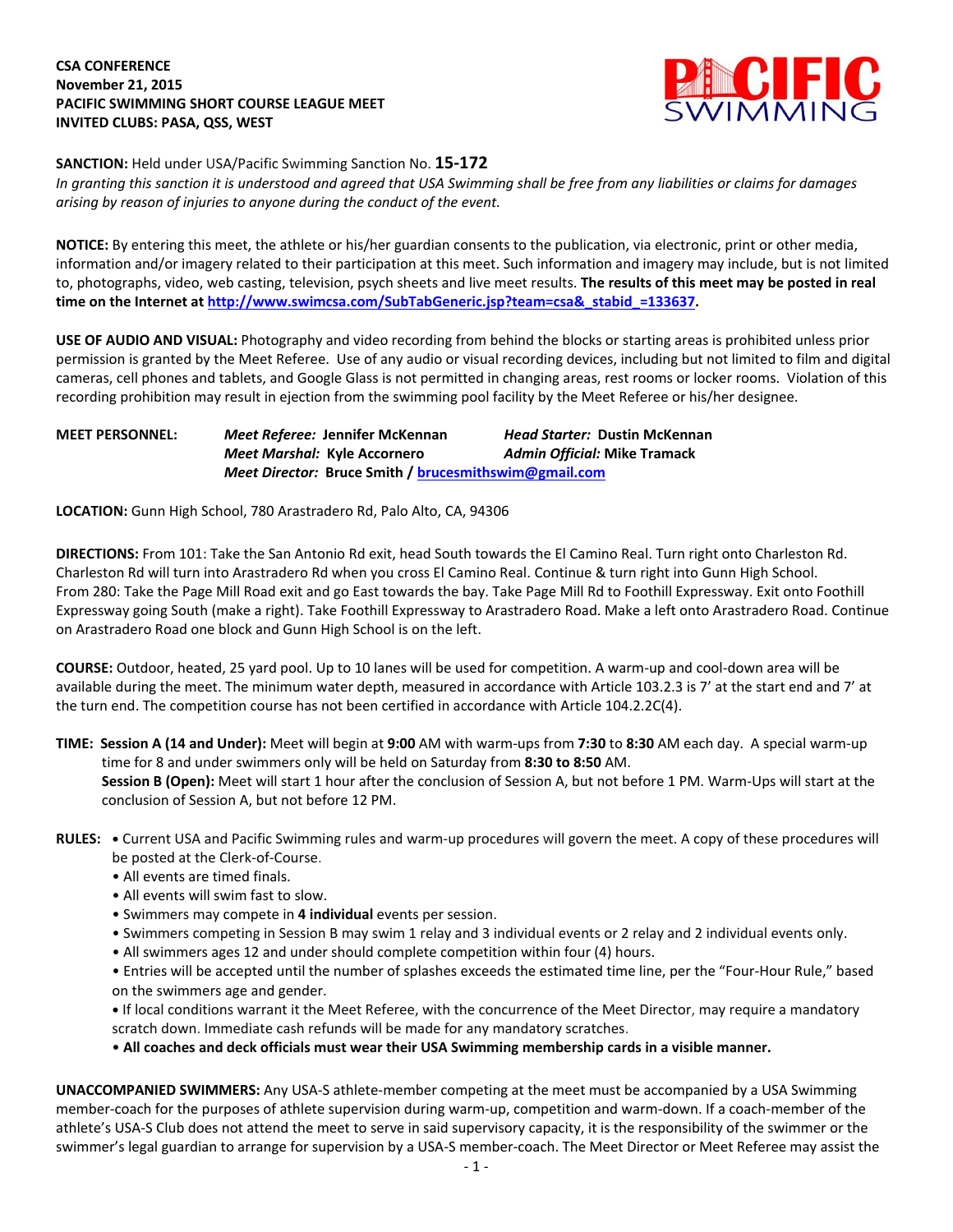swimmer in making arrangements for such supervision; however, it is recommended that such arrangements be made in advance of the meet by the athlete's USA-S Club Member-Coach.

**RACING STARTS:** Swimmers must be certified by a USA-S member-coach as being proficient in performing a racing start, or must start the race in the water. It is the responsibility of the swimmer or the swimmer's legal guardian to ensure compliance with this requirement.

**RESTRICTIONS:** • Smoking and the use of other tobacco products is prohibited on the pool deck, in the locker rooms, in spectator

- seating, on standing areas and in all areas used by swimmers, during the meet and during warm-up periods.
- Sale and use of alcoholic beverages is prohibited in all areas of the meet venue.
- No glass containers are allowed in the meet venue.
- No propane heater is permitted except for snack bar/meet operations.
- All shelters must be properly secured.
- Changing into or out of swimsuits other than in locker rooms or other designated areas is prohibited.

• Destructive devices, to include but not limited to, explosive devices and equipment, firearms (open or concealed), blades, knives, mace, stun guns and blunt objects are strictly prohibited in the swimming facility and its surrounding areas. If observed, the Meet Referee or his/her designee may ask that these devices be stored safely away from the public or removed from the facility. Noncompliance may result in the reporting to law enforcement authorities and ejection from the facility. Law enforcement officers (LEO) are exempt per applicable laws.

**ELIGIBILITY:** • Swimmers must be current members of USA-S and enter their name and registration number on the meet entry card as they are shown on their Registration Card. If this is not done, it may be difficult to match the swimmer with the registration and times database. The meet host will check all swimmer registrations against the SWIMS database and if not found to be registered, the Meet Director shall accept the registration at the meet (a \$10 surcharge will be added to the regular registration fee). Duplicate registrations will be refunded by mail.

• Meet is open to all qualified swimmers registered with one of the CSA teams. **Swimmers must be a member of PASA, QSS, or WEST. Swimmers who are unattached, but participating with a member team may enter a CSA dual meet.** • Entries with **"NO TIME" will be NOT BE ACCEPTED**.

• Entry times submitted for this meet will be checked against a computer database and may be changed in accordance with Pacific Swimming Entry Time Verification Procedures.

• Disabled swimmers are welcome to attend this meet and should contact the Meet Director or Meet Referee regarding any special accommodations on entry times and seeding per Pacific Swimming policy.

• Swimmers 19 years of age and over may compete in the meet for time only, no awards. Such swimmers must have met standards for the 17-18 age group.

• The swimmer's age will be the age of the swimmer on the first day of the meet.

**ENTRY FEES:** \$30 per swimmer. One check must be made by the visiting team payable to the host team. Checks must be hand delivered to the meet director on the day of the meet.

**TEAM ENTRIES:** An sd3 entry file must be submitted to **[brucesmithswim@gmail.com](mailto:brucesmithswim@gmail.com)** by the Tuesday prior to the meet. Request a confirmation of receipt to ensure delivery of the email and file. Send meet entry file to the meet director.

### **Make check payable to**: **DBA-DKS**

**E-Mail entries to**: **Meet Director – [brucesmithswim@gmail.com](mailto:brucesmithswim@gmail.com)**

**CHECK-IN:** All sessions will be pre-seeded.

**SCRATCHES:** Any swimmers not reporting for or competing in an individual timed final event that they have entered shall not be penalized.

### **AWARDS:** None.

**ADMISSION:** Free. A program will not be available. Heat Sheets may be available electronically and should be printed before the meet.

**SNACK BAR & HOSPITALITY:** A snack bar may be available throughout the competition. Coaches and working deck officials will be provided lunch. Hospitality will serve refreshments to deck officials, marshals, and coaches.